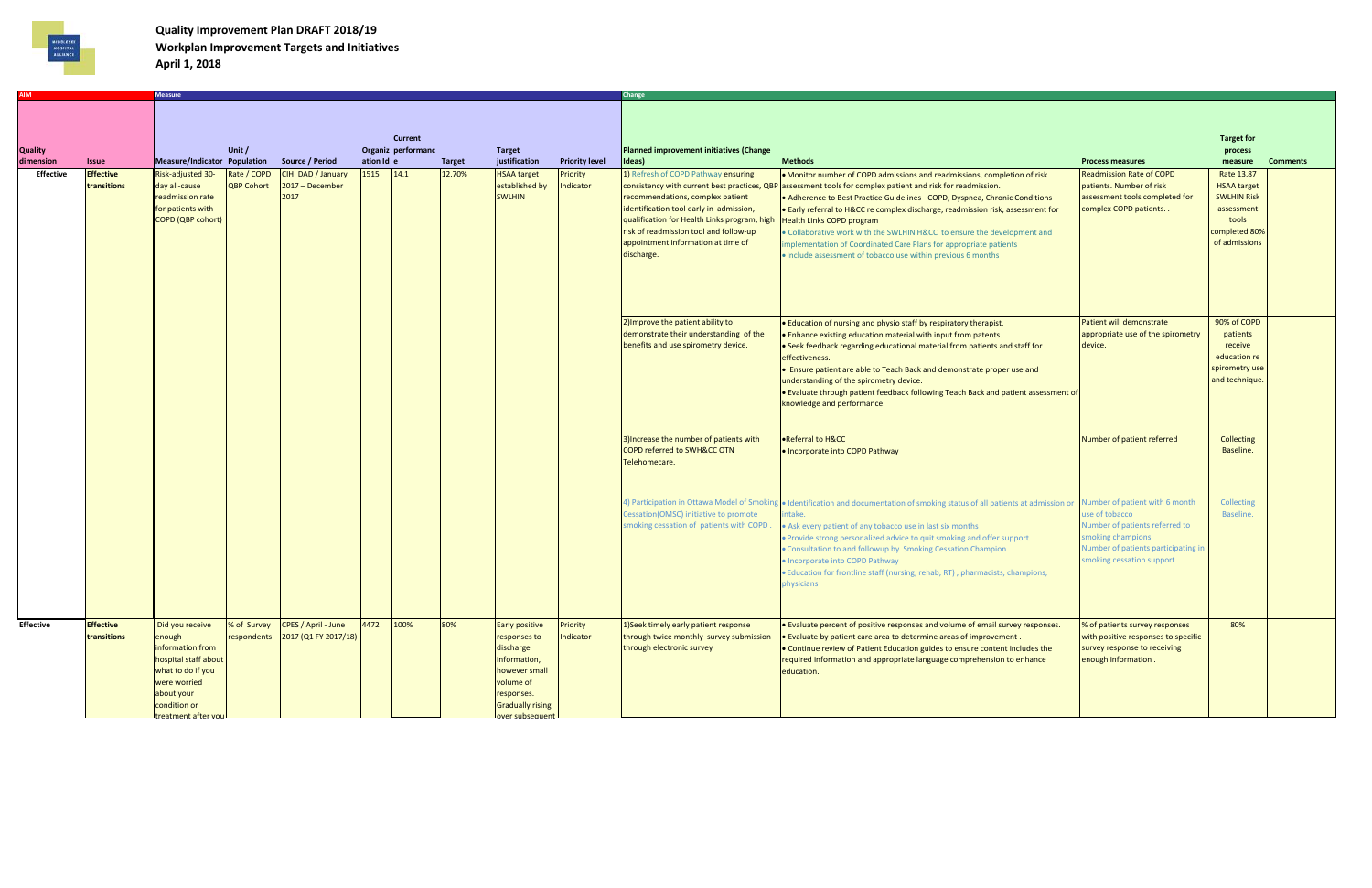|                                              |              | <b>Measure</b>                                                               |            |                                                          |            |                               |                                      |                                                                                                                                     |                       | Change                                                                                                                                                                                              |                                                                                                                                                                                                                                                                                                                                                                                                                                                                                                                                                                                                                                                                                                                                                                                                                                                                                                                                                                                                                                                                                                                                                                                                                                                     |                                                                                                                                                                                                                |                                                                                                                                                                               |                                |  |
|----------------------------------------------|--------------|------------------------------------------------------------------------------|------------|----------------------------------------------------------|------------|-------------------------------|--------------------------------------|-------------------------------------------------------------------------------------------------------------------------------------|-----------------------|-----------------------------------------------------------------------------------------------------------------------------------------------------------------------------------------------------|-----------------------------------------------------------------------------------------------------------------------------------------------------------------------------------------------------------------------------------------------------------------------------------------------------------------------------------------------------------------------------------------------------------------------------------------------------------------------------------------------------------------------------------------------------------------------------------------------------------------------------------------------------------------------------------------------------------------------------------------------------------------------------------------------------------------------------------------------------------------------------------------------------------------------------------------------------------------------------------------------------------------------------------------------------------------------------------------------------------------------------------------------------------------------------------------------------------------------------------------------------|----------------------------------------------------------------------------------------------------------------------------------------------------------------------------------------------------------------|-------------------------------------------------------------------------------------------------------------------------------------------------------------------------------|--------------------------------|--|
|                                              |              |                                                                              |            |                                                          |            | <b>Current</b>                |                                      |                                                                                                                                     |                       |                                                                                                                                                                                                     |                                                                                                                                                                                                                                                                                                                                                                                                                                                                                                                                                                                                                                                                                                                                                                                                                                                                                                                                                                                                                                                                                                                                                                                                                                                     |                                                                                                                                                                                                                | <b>Target for</b>                                                                                                                                                             |                                |  |
| <b>Quality</b>                               |              |                                                                              | Unit/      |                                                          |            | Organiz performanc            |                                      | <b>Target</b>                                                                                                                       |                       | Planned improvement initiatives (Change                                                                                                                                                             |                                                                                                                                                                                                                                                                                                                                                                                                                                                                                                                                                                                                                                                                                                                                                                                                                                                                                                                                                                                                                                                                                                                                                                                                                                                     |                                                                                                                                                                                                                | process                                                                                                                                                                       |                                |  |
| dimension                                    | <b>Issue</b> | Measure/Indicator Population                                                 |            | Source / Period                                          | ation Id e |                               | <b>Target</b>                        | justification                                                                                                                       | <b>Priority level</b> | Ideas)                                                                                                                                                                                              | <b>Methods</b>                                                                                                                                                                                                                                                                                                                                                                                                                                                                                                                                                                                                                                                                                                                                                                                                                                                                                                                                                                                                                                                                                                                                                                                                                                      | <b>Process measures</b>                                                                                                                                                                                        | measure                                                                                                                                                                       | <b>Comments</b>                |  |
|                                              |              | left the hospital?                                                           |            | <b>MHA Internal Real</b><br><b>Time Survey</b>           |            | Collecting<br><b>Baseline</b> | <b>Collecting</b><br><b>Baseline</b> | quarters.                                                                                                                           |                       | 2) To determine if discharge information<br>following Same Day Surgery provide patient<br>with the information needed to address<br>care needs and a smooth recovery.                               | . Add this question to current Same Day Care Post-op Day 1 telephone follow-up.<br>. Record results, comments and feedback in survey database.<br>. Utilize patient feedback to inform necessary changes in Patient education guides,<br>Pathways where applicable, discharge information and reevaluate.<br>• Determine percent of positive responses over the total surveyed.<br>• Transition current data collection to match survey reporting tool initiated by<br>inpatient units.                                                                                                                                                                                                                                                                                                                                                                                                                                                                                                                                                                                                                                                                                                                                                             | Percentage of patients surveyed<br>with new question.<br>Percentage of positive responses.<br>Number of changes to discharge<br>information based on patient<br>feedback.                                      | 80% positive<br>responses to<br>information<br>provided. 100%<br>review of<br>comments and<br>associated<br>revision as<br>necessary of<br>patient<br>discharge<br>materials. | ogram initiation<br>pring 2018 |  |
|                                              |              |                                                                              |            |                                                          |            |                               |                                      | Early positive<br>responses to<br>discharge<br>preparations.<br>Target 80%                                                          |                       | 3) To determine if discharge information<br>during inpatient stay provides the patient<br>with the information needed to address<br>care needs following discharge and foster a<br>smooth recovery. | · Seek out real time patient and family feedback on inpatient units<br>. 100% of admitted patient on both inpatient units receives a paper patient survey<br>at time of admission and communication with regards to filling out the survey and<br>collection upon discharge<br>• Patients are encouraged and reminded to complete before discharge<br>• Surveys are collected at the nursing station and submitted by the unit manager to<br>administrative support for date entry and summary of results.<br>. Initiate implementation of internal survey to include FCHS                                                                                                                                                                                                                                                                                                                                                                                                                                                                                                                                                                                                                                                                          | Number of survey with positive<br>response to receiving enough<br>information in preparation for<br>discharge.                                                                                                 | 80%                                                                                                                                                                           |                                |  |
| Patient Centered Person Experience Would you |              | recommend this<br>emergency<br>department to your<br>friends and<br>family?" | % / Survey | EDPEC / April - June<br>respondents 2017 (Q1 FY 2017/18) | 4472       | 83%                           | 80%                                  | <b>Early Positive</b><br><b>Responses to</b><br>this Patient<br>Experience<br><b>Question with</b><br>increasing<br>response rates. | Priority<br>Indicator | 1) Enhance organizational and patient<br>awareness of new email satisfaction survey<br>to obtain patient feedback.                                                                                  | . Patients receiving verbal and written communication at time of registration<br>regarding the email survey.<br>. Training of all Registration staff to provide explanation and obtain, enter or<br>remove email contact information.<br>. Initiate email survey and review results. Community and staff promotion through<br>media release, internal website and newsletters.<br>• Compliments and complaints shared with staff for improvement opportunities<br>• Shadow staff at triage and provide real time feedback<br>. Develop standardized scripting for staff to use at triage<br>. NRC narrative comments shared with staff for improvement opportunities<br>. One on one review of comments or concerns, feedback provided, action<br>planning by ED manager<br>. Reinforce Customer service approach through scripting of messages for ED staff eg<br>ED triage reinforce expected wait, report to triage if you have not been seen or your<br>condition has changed<br>• Audit and results review process to assess performance<br>. Results are shared and posted monthly on Emergency Department Message<br><b>Boards</b><br>• Explore opportunity to include volunteers in assisting with real time patient<br>experience feedback | Percent of patients providing email<br>addresses from number of patients<br>registered.<br>Percentage of positive responses to<br>"Would you recommend this<br>emergency department to friends<br>and family?" | 80%<br>positive<br>responses                                                                                                                                                  |                                |  |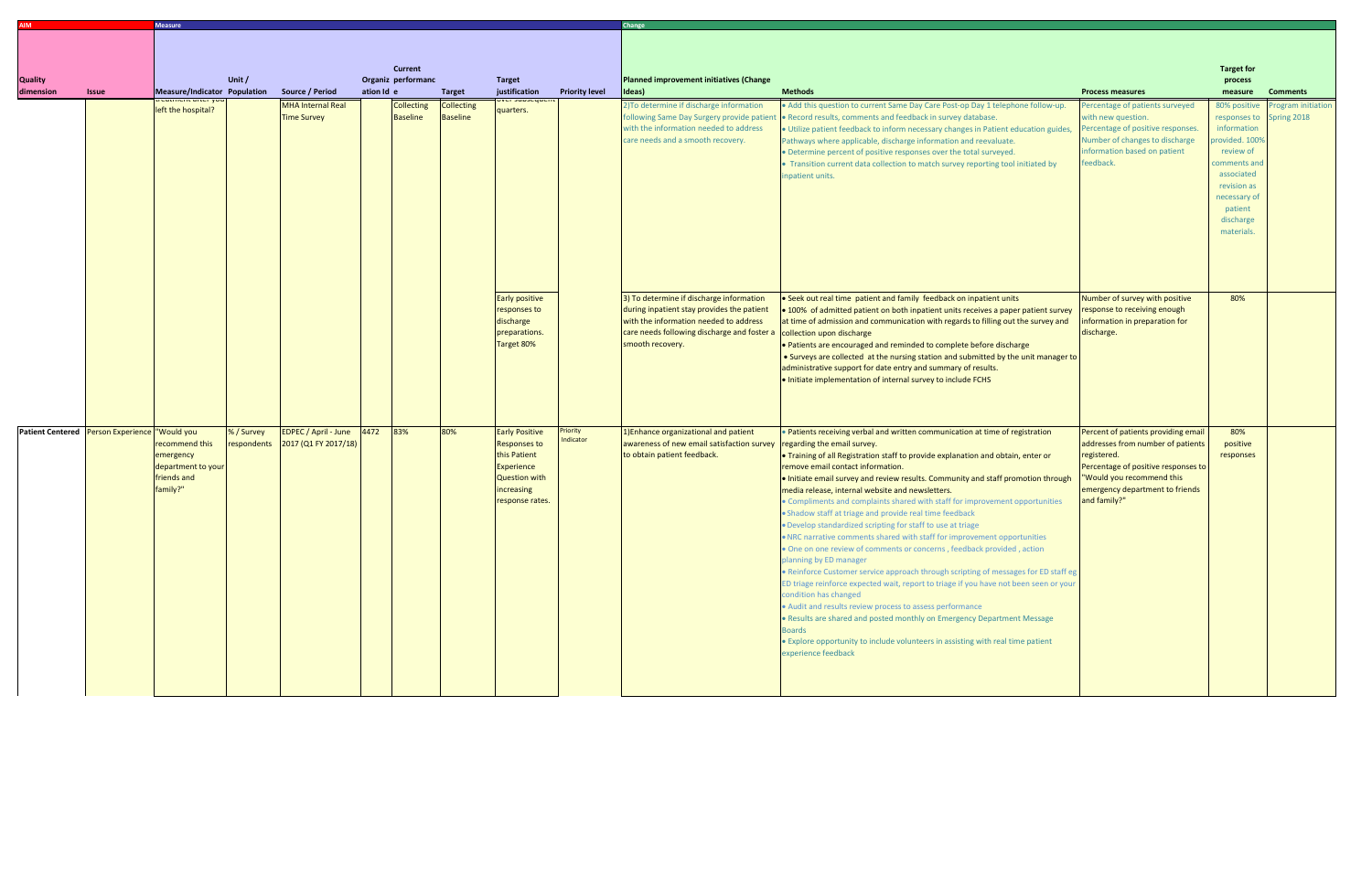|                |                                     | <b>Measure</b>                                                                                                                                                                                                                                                  |                                                                                                               |                                                                                                                                  |                    |                               |                      |                                                                                                                                                                                              |                       |                                                                                                                                            |                                                                                                                                                                                                                                                                                                                                                                                                                                                                                                                                                                                                                                                                                          |                                                                                                                                                                             |                                                                  |                                                                                                                                               |
|----------------|-------------------------------------|-----------------------------------------------------------------------------------------------------------------------------------------------------------------------------------------------------------------------------------------------------------------|---------------------------------------------------------------------------------------------------------------|----------------------------------------------------------------------------------------------------------------------------------|--------------------|-------------------------------|----------------------|----------------------------------------------------------------------------------------------------------------------------------------------------------------------------------------------|-----------------------|--------------------------------------------------------------------------------------------------------------------------------------------|------------------------------------------------------------------------------------------------------------------------------------------------------------------------------------------------------------------------------------------------------------------------------------------------------------------------------------------------------------------------------------------------------------------------------------------------------------------------------------------------------------------------------------------------------------------------------------------------------------------------------------------------------------------------------------------|-----------------------------------------------------------------------------------------------------------------------------------------------------------------------------|------------------------------------------------------------------|-----------------------------------------------------------------------------------------------------------------------------------------------|
|                |                                     |                                                                                                                                                                                                                                                                 |                                                                                                               |                                                                                                                                  |                    |                               |                      |                                                                                                                                                                                              |                       |                                                                                                                                            |                                                                                                                                                                                                                                                                                                                                                                                                                                                                                                                                                                                                                                                                                          |                                                                                                                                                                             |                                                                  |                                                                                                                                               |
|                |                                     |                                                                                                                                                                                                                                                                 |                                                                                                               |                                                                                                                                  |                    | <b>Current</b>                |                      |                                                                                                                                                                                              |                       |                                                                                                                                            |                                                                                                                                                                                                                                                                                                                                                                                                                                                                                                                                                                                                                                                                                          |                                                                                                                                                                             | <b>Target for</b>                                                |                                                                                                                                               |
| <b>Quality</b> |                                     |                                                                                                                                                                                                                                                                 | Unit/                                                                                                         |                                                                                                                                  |                    | Organiz performanc            |                      | <b>Target</b>                                                                                                                                                                                |                       | Planned improvement initiatives (Change                                                                                                    |                                                                                                                                                                                                                                                                                                                                                                                                                                                                                                                                                                                                                                                                                          |                                                                                                                                                                             | process                                                          |                                                                                                                                               |
| dimension      | <b>Issue</b>                        | Measure/Indicator Population<br>"Would you                                                                                                                                                                                                                      | % / Survey                                                                                                    | Source / Period<br>CPES / April - June                                                                                           | ation Id e<br>4472 | 100%                          | <b>Target</b><br>80% | justification<br><b>Early Positive</b>                                                                                                                                                       | <b>Priority level</b> | Ideas)<br>1) Enhance organization and patient                                                                                              | <b>Methods</b><br>• Patients receiving verbal and written communication at time of registration                                                                                                                                                                                                                                                                                                                                                                                                                                                                                                                                                                                          | <b>Process measures</b><br>Percent of patients providing email                                                                                                              | measure<br>80% positive                                          | <b>Comments</b>                                                                                                                               |
|                |                                     | recommend this<br>hospital to your<br>friends and<br>family?" (Inpatient<br>care)                                                                                                                                                                               | respondents                                                                                                   | 2017 (Q1 FY 2017/8)                                                                                                              |                    |                               |                      | <b>Responses to</b><br>this Patient<br><b>Experience</b><br><b>Question with</b><br>limited<br>responses for<br>the interval<br>selected, with<br>gradually<br>increasing<br>response rates. |                       | awareness of new email satisfaction survey<br>to obtain patient feedback.                                                                  | regarding the email survey.<br>. Training of all Registration staff to provide explanation and obtain, enter or<br>remove email contact information.<br>• Initiate email survey and review results. Community and staff promotion through<br>media release, internal website and newsletters.<br>• Compliments and complaints shared with staff for improvement opportunities<br>. NRC narrative comments shared with staff for improvement opportunities<br>. Results are shared and posted quarterly on inpatient units.<br>• Explore opportunity to include volunteers in assisting with real time patient<br>experience feedback                                                     | addresses from number of patients<br>registered. Percentage of positive<br>responses to "Would you<br>Recommend this hospital to friends<br>and family?"                    | responses.                                                       |                                                                                                                                               |
|                |                                     | 'Would you<br>recommend this<br>hospital to your<br>friends and<br>family?" (Inpatient<br>care)                                                                                                                                                                 | % / Survey<br>respondents                                                                                     | <b>MHA Internal Real</b><br><b>Time Survey</b>                                                                                   | 4472               | Collecting<br><b>Baseline</b> | 80%                  | npatient survey<br>n progress since<br>Q2 2017-18.<br>Would you<br>ecommend<br>question added<br>n Q4 2017-18                                                                                |                       | 2. Enhance patient and family feedback<br>opportunities for the inpatient population<br>through internal confidential real time<br>survey. | · Seek out real time patient and family feedback on inpatient units<br>• 100% of admitted patient on both inpatient units receives a paper patient survey<br>at time of admission and communication with regards to filling out the survey and<br>collection upon discharge<br>• Patients are encouraged and reminded to complete before discharge<br>• Surveys are collected at the nursing station and submitted by the unit manager to<br>administrative support for date entry and summary of results.<br>.Results are shared and posted quarterly on inpatient units.<br>• Review of comments to assess whether patient has provided their name and have<br>equested like follow-up | % of patients survey responses<br>with positive responses to "Would<br>you recommend this hospital<br>(Inpatient) to family and friends?"                                   | 80% positive<br>responses.                                       |                                                                                                                                               |
| Safe           | <b>Medication safety</b> Medication | reconciliation at<br>admission: The<br>total number of<br>patients with<br>medications<br>reconciled as a<br>proportion of the<br>total number of<br>patients admitted<br>to the hospital                                                                       | Rate of<br>completion<br>per total<br>number of<br>admitted<br>patients /<br>Hospital<br>admitted<br>patients | <b>Hospital collected</b><br>data from electronic<br>documentation/<br>Most recent 3 month<br>period October to<br>December 2017 | 4472               | 88.17                         | 90.00                | Rounding the<br>orner on<br>stretch target o<br>90%. Focus on<br>arget<br>achievement,<br>accuracy and<br>sustainability.                                                                    | Priority<br>Indicator | 1) Improve medication safety through<br>improved BPMH and medication<br>reconciliation upon admission to hospital.                         | • Accurate completion of BPMH by nursing staff using a minimum of two reliable<br>information sources.<br>. Training of all new nursing staff at orientation by pharmacy.<br>. Refresh BPMH training of all nursing staff.<br><b>.</b> Provide physicians with training and expectations for completion of med rec on<br>admission.<br>.Continue to provide physician with med reconciliation on admission performance<br>eports                                                                                                                                                                                                                                                         | % Medication reconciliation<br>completed within 24 hours of<br>admission.                                                                                                   | 90%<br>completion of<br>med<br>reconciliation<br>on admission.   | hallenges:<br>atients with<br>stays shorter than<br>4 hours or during<br>ff peak times<br>with limited<br>staff/access to<br><b>resources</b> |
|                |                                     |                                                                                                                                                                                                                                                                 |                                                                                                               |                                                                                                                                  |                    |                               |                      |                                                                                                                                                                                              |                       | 2) Reduce medication errors related to<br><b>BMPH</b> or medication reconciliation errors.                                                 | • All medication occurrences reported and reviewed at Pharmacy and Therapeutics<br><b>Committee Meetings</b><br>• Monitor and report number of medication occurrences and/or near misses related admission.<br>to BPMH and medication reconciliation errors.                                                                                                                                                                                                                                                                                                                                                                                                                             | Number of medication<br>reconciliations which occur on<br>Number of occurrence reports<br>related to medication errors<br>related to BPMH and medication<br>reconciliation. | 90%<br>or greater                                                | QI's stable at<br><b>SMGH &amp;</b><br>mproved at FCHS<br>with pharmacist<br>presence working<br>with 2 NP's on                               |
|                |                                     | Medication<br>reconciliation at<br>discharge: Total<br>number of<br>discharged patients discharged<br>for whom a Best<br>Possible<br><b>Medication</b><br>Discharge Plan was<br>created as a<br>proportion the<br>total number of<br>patients<br>أمموه وعاممتها | Rate of<br>completion<br>per total<br>number of<br>patients /<br><b>Discharged</b><br>patients                | <b>Hospital collected</b><br>data from electronic<br>documentation/<br>Most recent 3 month<br>period October to<br>December 2017 | 4472               | 87.21                         | 90.00                | Significant<br>mprovement<br>over previous<br>ear.<br>Approaching<br>stretch target of<br>90%. Focus on<br>target<br>achievement<br>accuracy and<br>sustainability.                          | Priority<br>Indicator | 1) Ensure medication reconciliation at<br>discharge.                                                                                       | . Builds upon accurate completion of BPMH and med rec on admission.<br>• Accurate completion of discharge medication reconciliation by physicians.<br>. Training of all new and existing nursing staff on the medication reconciliation<br>process at discharge.<br>$\bullet$ Provide physicians and nurse practitioners with suggestions and expectations for<br>timely completion of med rec on discharge.<br>. Reinforce expectations for completion at discharge.<br>• Continue to provide physician with med reconciliation at discharge performance<br><b>reports</b>                                                                                                              | Percent of medication<br>reconciliation completed at<br>discharge.                                                                                                          | 90%<br>completion of<br>med<br>reconciliation a<br>at discharge. | <b>Challenges: timely</b><br>otification of<br>pharmacist when<br>a patient is being<br>lischarged and<br>equires med<br>ec/education         |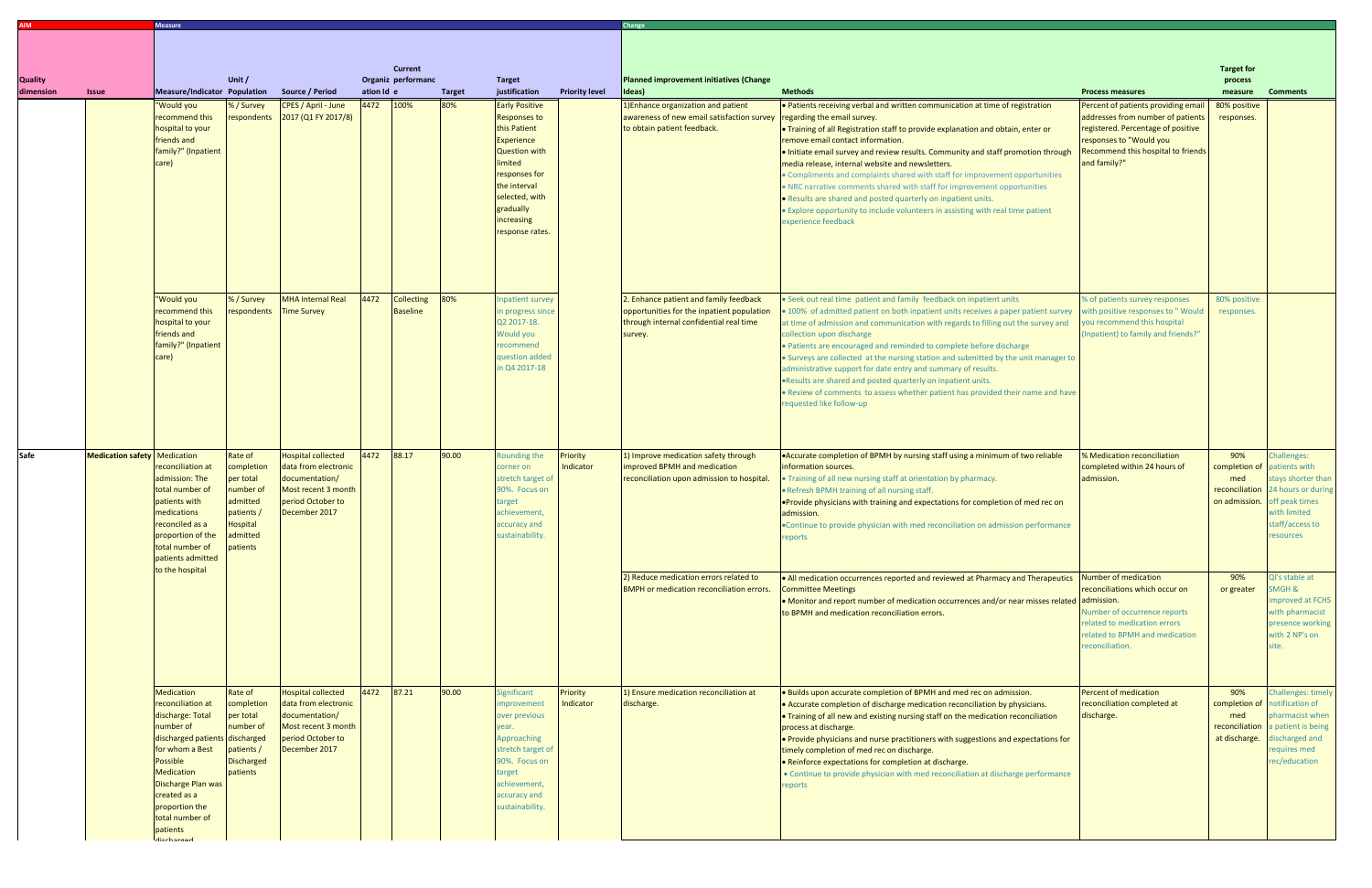|                             |                                     | <b>Measure</b>                                                                                                                                                                              |                                                                                             |                                                                                                                                                                 |      |                                      |                               |                                                                                                                    |                        | Change                                                                                                                                                                                                                                                                                                                                                                                                                                                                                                                                                                                                                                                                                                                                                |                                                                                                                                                                                                                                                                                                                                                                                                                                                                                                                                                                                                                                                                                                                                                      |                                                                                                                                                                                   |                                                                                                    |                 |  |
|-----------------------------|-------------------------------------|---------------------------------------------------------------------------------------------------------------------------------------------------------------------------------------------|---------------------------------------------------------------------------------------------|-----------------------------------------------------------------------------------------------------------------------------------------------------------------|------|--------------------------------------|-------------------------------|--------------------------------------------------------------------------------------------------------------------|------------------------|-------------------------------------------------------------------------------------------------------------------------------------------------------------------------------------------------------------------------------------------------------------------------------------------------------------------------------------------------------------------------------------------------------------------------------------------------------------------------------------------------------------------------------------------------------------------------------------------------------------------------------------------------------------------------------------------------------------------------------------------------------|------------------------------------------------------------------------------------------------------------------------------------------------------------------------------------------------------------------------------------------------------------------------------------------------------------------------------------------------------------------------------------------------------------------------------------------------------------------------------------------------------------------------------------------------------------------------------------------------------------------------------------------------------------------------------------------------------------------------------------------------------|-----------------------------------------------------------------------------------------------------------------------------------------------------------------------------------|----------------------------------------------------------------------------------------------------|-----------------|--|
| <b>Quality</b><br>dimension | <b>Issue</b>                        | <b>Current</b><br>Unit /<br>Organiz performanc<br><b>Target</b><br>Measure/Indicator Population<br>Source / Period<br>ation Id e<br>justification<br><b>Priority level</b><br><b>Target</b> |                                                                                             |                                                                                                                                                                 |      |                                      |                               |                                                                                                                    |                        | Planned improvement initiatives (Change<br>Ideas)                                                                                                                                                                                                                                                                                                                                                                                                                                                                                                                                                                                                                                                                                                     | <b>Methods</b><br><b>Process measures</b>                                                                                                                                                                                                                                                                                                                                                                                                                                                                                                                                                                                                                                                                                                            |                                                                                                                                                                                   |                                                                                                    | <b>Comments</b> |  |
|                             |                                     | uiscriargeu.                                                                                                                                                                                |                                                                                             |                                                                                                                                                                 |      |                                      |                               |                                                                                                                    |                        | 2) Focus on high risk patients with<br>significant medication changes from<br>admission prior to discharge.                                                                                                                                                                                                                                                                                                                                                                                                                                                                                                                                                                                                                                           | . Pharmacist review of high risk patient medications to assess for indication,<br>efficacy, safety and compliance risks (including duplications or drug/disease/lab<br>interactions).<br>. Health care staff to request pharmacist review or education for high risk patients.                                                                                                                                                                                                                                                                                                                                                                                                                                                                       | Number of medication occurrences<br>related to medication<br>reconciliation on discharge.<br>Number of occurrences with<br>medication-related errors as a<br>contributing factor. | 90%                                                                                                |                 |  |
|                             |                                     |                                                                                                                                                                                             |                                                                                             |                                                                                                                                                                 |      |                                      |                               |                                                                                                                    |                        | 3) Improve the accuracy of medication<br>reconciliation on discharge through local<br>Long Term Care Homes and pharmacies.                                                                                                                                                                                                                                                                                                                                                                                                                                                                                                                                                                                                                            | . Continue to foster established collaboration with local Long Term Care facilities<br>and pharmacy.<br>. Hospital Pharmacist contact information provided directly to local pharmacists<br>and Long Term Care homes to pharmacist enhances timely access for any<br>clarifications and feedback.<br>. Detailed Med reconciliation printed at discharge . Includes physician decision to<br>continue or stop a medication and the rationale. Also includes follow-up<br>appointment and sent directly to the Long Term Care home or discharge destination<br>to help coordinate care.<br>. Feedback will be provided to the hospital if any medication discrepancies are<br>noted. Any discrepancies will be recorded in incident management system. | Number of discharge medication<br>reconciliations completed by<br>pharmacist.<br>Number of discharge medication<br>discrepancies identified.                                      | Collecting<br>baseline                                                                             |                 |  |
| Safe                        | <b>Workplace</b><br><b>Violence</b> | Number of<br>workplace violence workplace<br>incidents (overall)<br>(defined as any<br>incident,<br>occurrence, report<br>or investigation<br>involving verbal or                           | <b>Number</b> of<br>iolence<br><b>ncidents</b><br>reported by<br><b>nospital</b><br>workers | n house data<br>collection from<br>Employee incident<br>reports, Code White,<br>V as RL Solutions,<br>Parklane Systems,<br>etc. from January -<br>December 2018 | 4472 | <b>Collecting</b><br><b>Baseline</b> | <b>Collecting</b><br>Baseline | o enhance<br>education,<br>support and<br>volume and<br>process of<br>reporting of<br>Workplace<br>violence injury | Mandatory<br>Indicator | 1) Establish MHA Workplace Violence team<br>with support of Senior Leadership and<br><b>Board Quality</b>                                                                                                                                                                                                                                                                                                                                                                                                                                                                                                                                                                                                                                             | 1) Review of 2017 staff survey results for areas of focus, concern<br>2) Education of team members and hospital staff of legislation and QIP<br>3) Identify opportunities for improvement action planning to address workplace<br>violence and staff safety<br>4) Implement approved action planning                                                                                                                                                                                                                                                                                                                                                                                                                                                 | <b>Quarterly Report to SLC and Board</b><br>Quality                                                                                                                               | <b>Fall 2018</b><br>Progress<br>Report                                                             |                 |  |
|                             |                                     | physical<br>abuse/assault) #<br>$FTE = 316$                                                                                                                                                 |                                                                                             |                                                                                                                                                                 |      |                                      |                               | and report<br>quarterly                                                                                            |                        | 2) Establish a single source of reporting<br>workplace violence according to legislated<br><b>OCH&amp;S</b> definitions.                                                                                                                                                                                                                                                                                                                                                                                                                                                                                                                                                                                                                              | 1) Team review of legislated definitions<br>2) Investigate current reporting avenues, forms and documents<br>3) Develop single reporting portal and confirm feasability to capture all current and in the MHA<br>potential workplace violence issues.<br>4) Early communication through automatic alerts, review and debrief of workplace<br>violence incidents with action planning<br>5) Education of human resources and managerial staff to provide appropriate<br>followup and support of workplace violence incidents<br>6) Revise current workplace violence policy and procedure to reflect changes and<br>clarity of definitions<br>7) Education and training for all staff                                                                 | <b>Establish reporting tool.</b><br>Total workplace violence incidents                                                                                                            | <b>Collecting</b><br>baseline                                                                      |                 |  |
|                             |                                     |                                                                                                                                                                                             |                                                                                             |                                                                                                                                                                 |      |                                      |                               |                                                                                                                    |                        | 3) Clinical implementation of a risk<br>1) Workplace Violence Team clinical informatics representatives support to<br>assessment pre-screening of both inpatients<br>Implement a regional pre-screening risk of violence/aggression assessment for all<br>and outpatients to determine risk for<br>admitted and outpatient individuals<br>aggression/violence<br>2) Finalize a policy and procedure which provides explicit instructions to front line<br>clinical and support staff about how to report risk of aggression/violence<br>3) Train Staff on the policy and procedure of how to recognize the risk so as to take<br>appropriate precautions when a patient has an existing behavior risk dealing with a<br>previously flagged individual | Total assessments performed in a<br>month or in a quarter                                                                                                                                                                                                                                                                                                                                                                                                                                                                                                                                                                                                                                                                                            | Collecting<br>baseline                                                                                                                                                            | Currently<br>screening is not<br>performed across<br>the board and not<br>in a proactive<br>manner |                 |  |